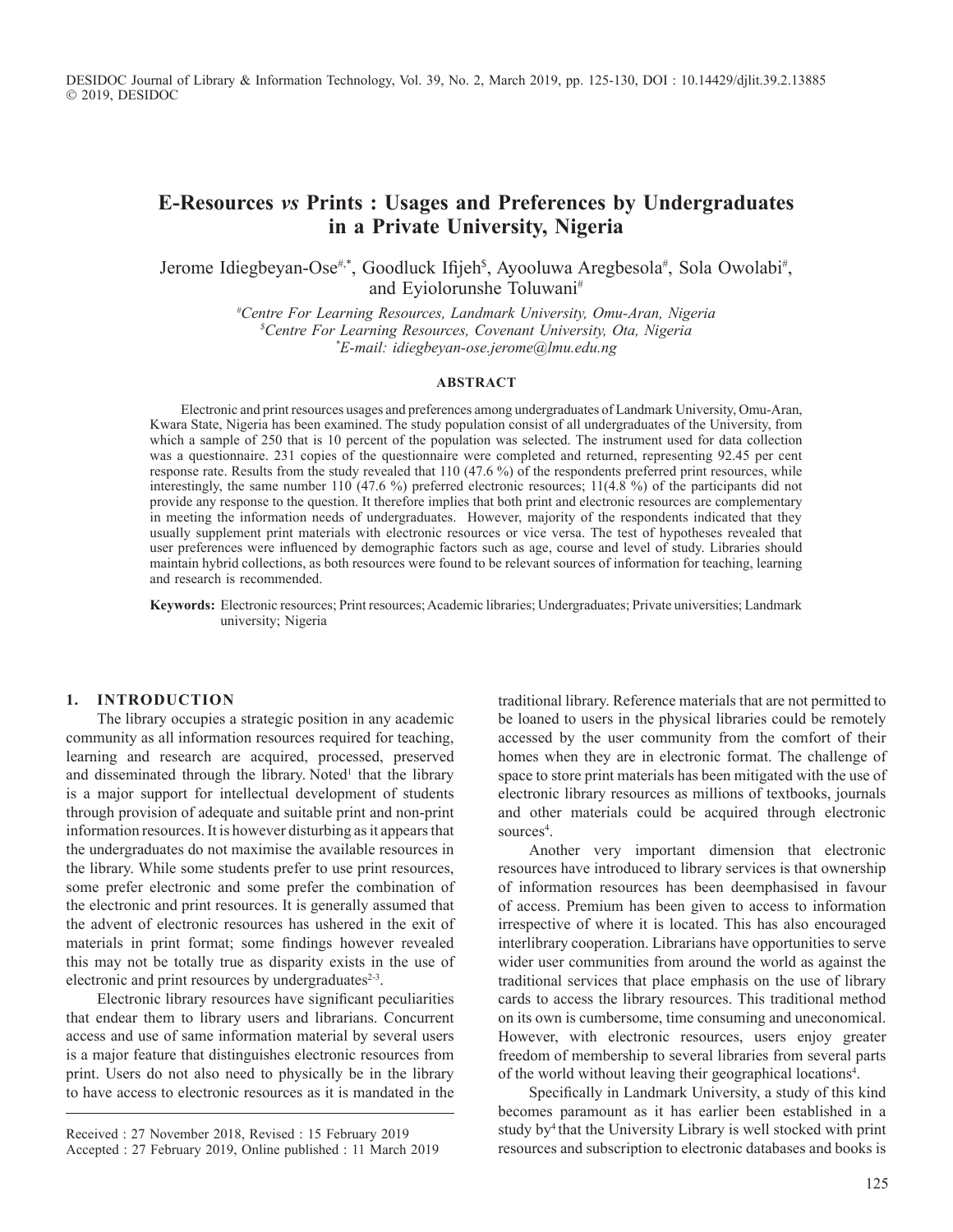commendable. It could be deduced from<sup>4</sup> that huge investment must have been made on acquiring these resources. It may therefore amount to sheer waste of resources if they are not maximised by the targeted undergraduates of the institution. This study is therefore an attempt at establishing a basis for decision making on whether the University Management needs to continue to invest in the subscription and acquisition of these materials.

## **2. Statement of the Problem**

The dawn of the  $21<sup>st</sup>$  century witnessed the evolution of e-resources in library and information centres. Prior to this, library collections were largely made up of print materials only. With the introduction of e-resources, some management of institutions are of the opinion that e-resources will replace prints resources. Several opinions have been expressed in various quarters in relation to users' preferences and usage of prints and e-resources. There is need to verify current trends of these claims empirically especially in the Nigerian environment. Not much is available in literature examining current trends in Nigerian libraries. This study fills this gap and serves as a pivot for justification of investment into print and electronic resources in libraries and information centres in Nigeria.

## **3. ObjectiveS of the Study**

The main objective of the study was to investigate e-resources versus prints usage and preference by undergraduates in a private university, Nigeria. The specific objectives are to:

- find out how often the students use the library
- find out the type of materials the students use in the library
- ascertain the preferred type of material by the students
- ascertain the purpose of use of the materials
- ascertain the location of use of the materials by the students
- find out the challenges the students encounter in using the library materials.

### **4. Literature Review**

Library resources are integral to the university education system, hence the huge investments on them in ideal environments. In recent times, library collections have become hybrid in nature, consisting of print and electronic resources. However, there have been reported disparities in the usage of these resources among library users<sup>2</sup>.  $\frac{5}{3}$  in a study aimed at evaluating level of awareness and use of electronic library resources among undergraduates at Central University, Ghana found that 57 per cent of respondents had preference for print library resources. Although the students were to use computers and all other electronic devise that could facilitate the use of electronic library resources, they still preferred print resources. They also reported that students used Google search engines instead of the library's subscribed electronic resources.

Some studies have further reported that higher level of use of subscribed electronic resources has not been significantly reported among undergraduates despite the huge financial

commitment to ensure continuous access to them<sup>6,7</sup>. Also discovered high usage of electronic resources by students<sup>8</sup>. The ICT skills, perception, attitude, availability, and accessibility affect the use of e-resources $9,10$ .

## **5. Methodology**

Survey research design was adopted for the study. The population of the study consist of all the undergraduates of Landmark University which was 2500. Convenient sampling technique was adopted to select 10 percent of the total population. Questionnaire was the instrument used for data collection. Two hundred and fifty copies of the questionnaire, which represent 10 per cent of the study population, were distributed to Landmark University undergraduates within the University library in 2018. Two hundred and thirty-one copies of the questionnaire were completed and returned, which represent return rate of 92.45 per cent. The data were analysed using descriptive and regression methods.

## **5.1 Analysis and Discussion of Findings**

**Demographic characteristics of the respondents** Respondents who completed and returned copies of the questionnaire comprise of 77 student in Engineering, 22 student from Computer Science, 56 student from Sciences, 27 student from Social Sciences, and 49 from Management Sciences. As shown in Table 1, the percentage of males was

#### **Table 1. Demographic characteristics of the respondents (n = 231)**

| <b>Variable</b>    | <b>Measurement</b>     | Number of<br>respondents | Percentage |
|--------------------|------------------------|--------------------------|------------|
|                    | No response            | $\overline{4}$           | 1.7        |
|                    | $14 - 16$              | 18                       | 7.8        |
|                    | 17-19                  | 113                      | 48.9       |
| Age                | $20 - 22$              | 81                       | 35.1       |
|                    | $23 - 25$              | 13                       | 5.6        |
|                    | Above 25               | $\overline{2}$           | .9         |
| Gender             | Male                   | 125                      | 54.1       |
|                    | Female                 | 106                      | 45.9       |
|                    | Engineering            | 77                       | 33.3       |
| Course<br>of study | Computer Science       | 22                       | 9.5        |
|                    | Sciences               | 56                       | 24.2       |
|                    | <b>Social Sciences</b> | 27                       | 11.7       |
|                    | Management Sciences    | 49                       | 21.2       |
|                    | No response            | $\overline{2}$           | 0.9        |
| Level of<br>study  | 100                    | 41                       | 17.7       |
|                    | 200                    | 53                       | 22.9       |
|                    | 300                    | 50                       | 21.6       |
|                    | 400                    | 60                       | 26.0       |
|                    | 500                    | 25                       | 10.8       |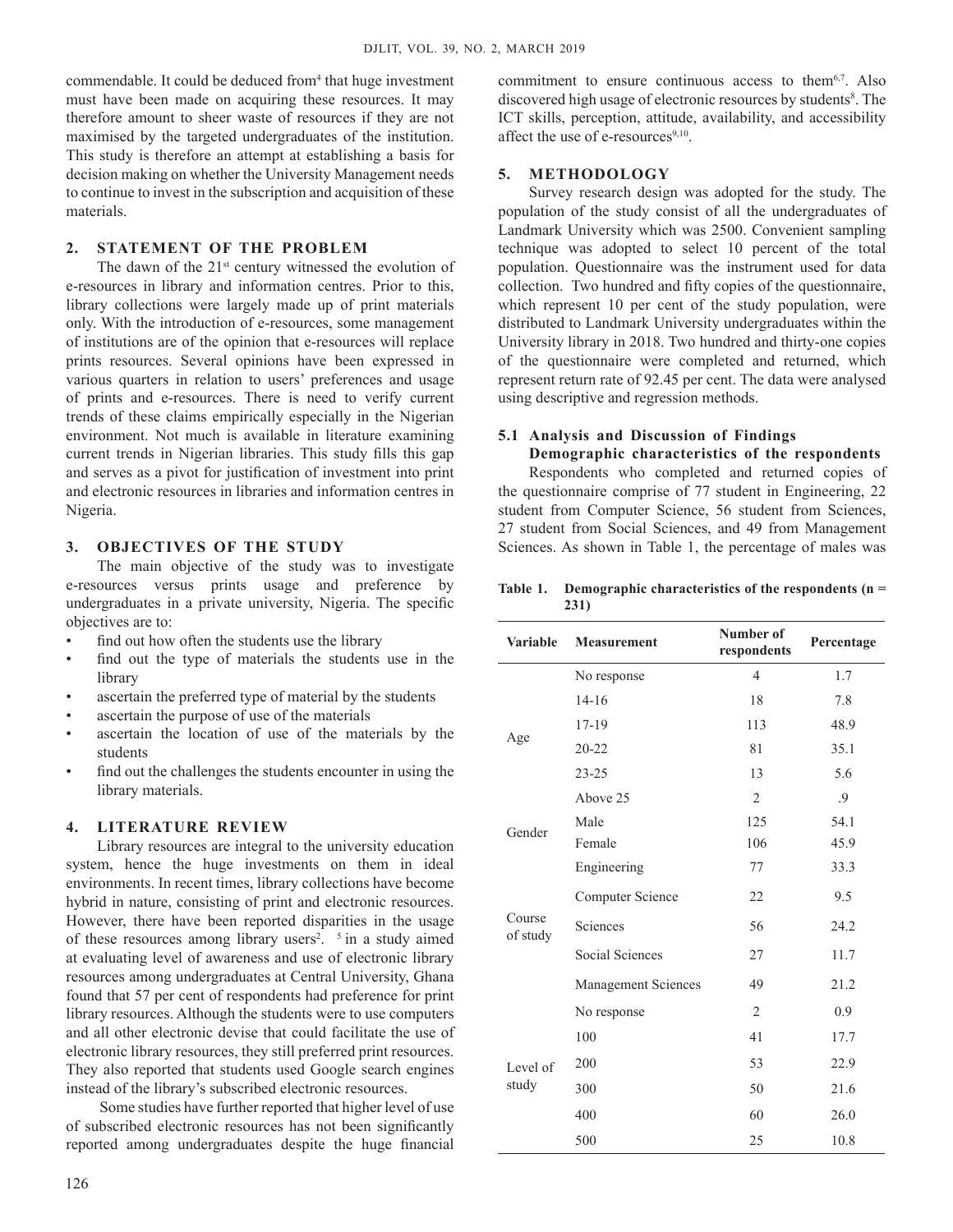54.1 per cent (125) while females was 45.9 per cent (106); the largest proportion of respondents fell within the age group of 17 to 19 year, accounting for 48.9 per cent of the respondents. With respect to respondents' level of study, 26 per cent (60) and 10.8 per cent (25) were in 400 and 500 level respectively, most of whom were on their final year projects, 22.9 per cent (53) were in 200 level, 21.6 per cent (50) were in 300 level, and 17.7 per cent (41) were in 100 level.

#### **5.2 Frequency of using the Library**

The frequency of using the Library as reported by the respondents are shown in Fig. 1. The survey showed that 65 (28.1 %) indicated that they used the Library very often, 123 (53.2 %) used it often, while 28 (12.1 %) and 14 (6.1 %) used the library not often and not very often respectively. Only one respondent (0.4 %) indicated not to have used the library at all. As shown in Table 5, the library materials were mostly used for assignments (92.6 %), to gain knowledge (92.6 %), and for research purposes (71.9 %).



**Figure 1. Frequency of using the Library.**

**Table 2: Types of library materials used by the respondents**

| <b>Types of materials</b> | Number of<br>respondents | Percentage |
|---------------------------|--------------------------|------------|
| Prints                    | 94                       | 40.7       |
| E-resources               | 38                       | 16.5       |
| <b>Both</b>               | 94                       | 40.7       |
| No response               | 5                        | 2.2        |
| Total                     | 231                      | 100.0      |

#### **5.3 Type of Library Resources Used and Preferred**

The respondents were asked about the kind of library material they used. The result showed that 94 (40.7 %) of the respondents reported they used print resources only and the same number of respondents 94 (40.7 %) also used both print and electronic resources, while only 38 (16.5 %) was reported to have used electronic resources only (see Table 2). The respondents were asked additional questions to find out their preferred type of library resources to use for academic and other purposes. This is to find out their preferred choice of formats of library resources, whether electronic or print



resources. As shown in Fig. 2, 110 (47.6 %) of the respondents preferred electronic resources while the same figure 110 (47.6 %) preferred print resources as well. However, 11 (4.8 %) of the students did not respond to this question. This implies that both electronic and print resources complement each other in meeting the information needs of the respondents.

As shown in Fig. 3, 70.1 % of the respondents reported that they need to supplement electronic resources with print resources. Even though the reason for this was not stated, 29.9 per cent of the respondents reported that they will not search for additional information from electronic resources. However, the majority of the respondents desire to meet their information needs by using the combination of print and electronic resources.



**Figure 3. The need for additional information from different types of library resources.**

The respondents were requested to indicate the kind of library materials they usually consult first to complete assignments and/ research projects. As shown in Table 3, 43.3 per cent of respondents consulted first library print books, 27.3 per cent World Wide Web (WWW), 22.1 per cent library e-resources, and only 0.9 per cent consulted first library print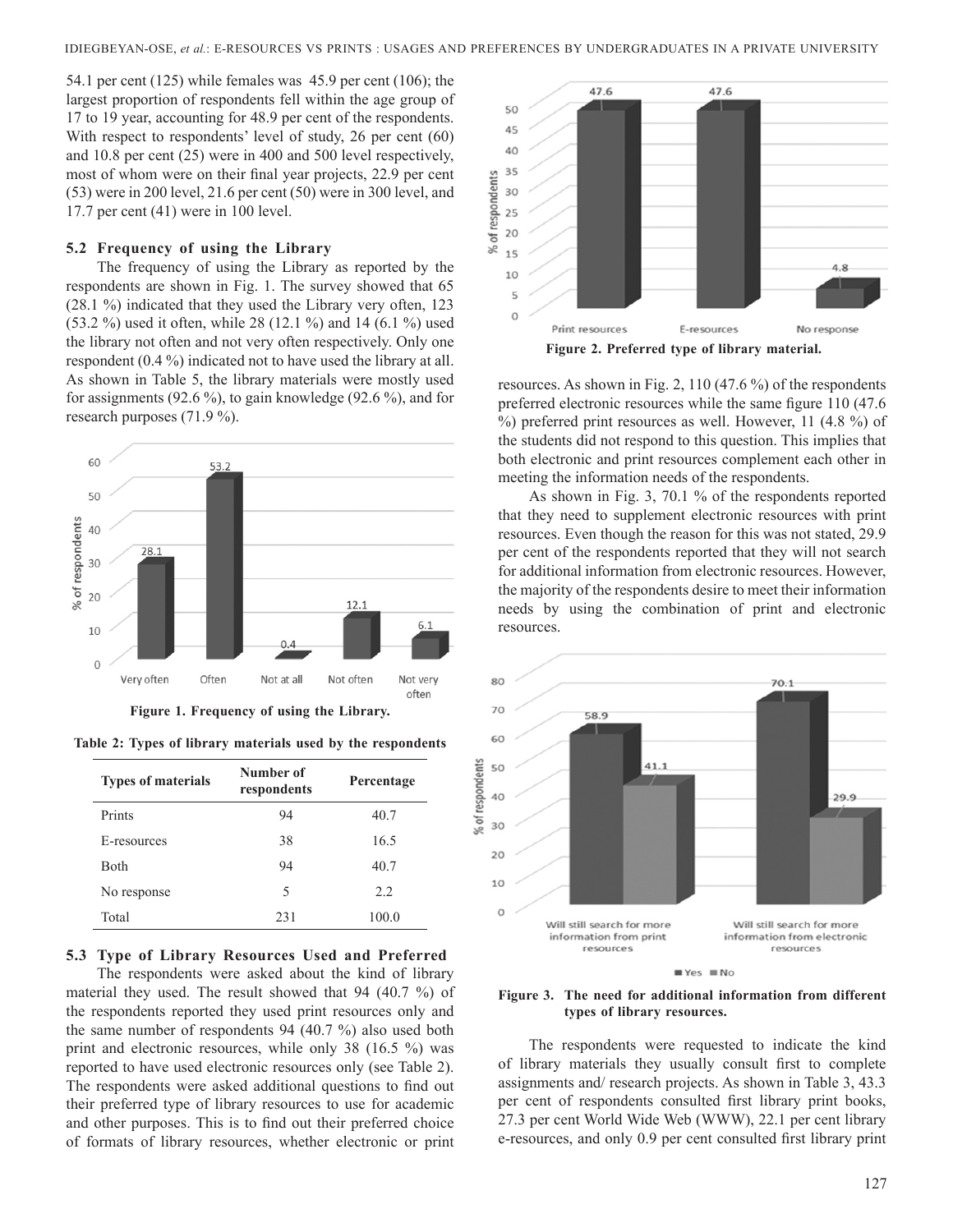|  |  |  |  | Table 3. Types of information sources first consult |  |  |  |
|--|--|--|--|-----------------------------------------------------|--|--|--|
|--|--|--|--|-----------------------------------------------------|--|--|--|

| Kind of library materials                                                                                                                                         | Library<br>e-resources<br>$(\%)$                                             | Library print<br>books $(\% )$                                                  | Library print<br>journals $(\% )$                                  | <b>World Wide</b><br>Web $(\% )$                                             | Others $(\% )$                                                     | No response<br>$(\%)$                                                |
|-------------------------------------------------------------------------------------------------------------------------------------------------------------------|------------------------------------------------------------------------------|---------------------------------------------------------------------------------|--------------------------------------------------------------------|------------------------------------------------------------------------------|--------------------------------------------------------------------|----------------------------------------------------------------------|
| Gender                                                                                                                                                            |                                                                              |                                                                                 |                                                                    |                                                                              |                                                                    |                                                                      |
| Males ( $n = 125$ )<br>Females ( $n = 106$ )<br>Total $(n = 231)$                                                                                                 | 28(22.4)<br>23(21.7)<br>51(22.1)                                             | 46(36.8)<br>54 (50.9)<br>100(43.3)                                              | 1(0.8)<br>1(0.9)<br>2(0.9)                                         | 41 (32.8)<br>22(20.8)<br>63(27.3)                                            | 4(3.2)<br>1(0.9)<br>5(2.2)                                         | 5(4.0)<br>5(4.7)<br>10(4.3)                                          |
| Level of study                                                                                                                                                    |                                                                              |                                                                                 |                                                                    |                                                                              |                                                                    |                                                                      |
| $100(n = 41)$<br>$200 (n = 53)$<br>$300 (n = 50)$<br>$400 (n = 60)$<br>$500(n = 25)$<br>No response $(n = 2)$<br>Total $(n = 231)$                                | 7(17.1)<br>9(17.0)<br>10(20.0)<br>14(23.3)<br>11(44.0)<br>0(0.0)<br>51(22.1) | 23(56.1)<br>30(56.6)<br>28(56.0)<br>14(23.3)<br>4(16.0)<br>1(50.0)<br>100(43.3) | 0(0.0)<br>2(3.8)<br>0(0.0)<br>0(0.0)<br>0(0.0)<br>0(0.0)<br>2(0.9) | 9(22.0)<br>11(20.8)<br>9(18.0)<br>25(41.7)<br>8(32.0)<br>1(50.0)<br>63(27.3) | 1(2.4)<br>1(1.8)<br>1(2.0)<br>1(1.7)<br>1(4.0)<br>0(0.0)<br>5(2.2) | 1(2.4)<br>0(0.0)<br>2(4.0)<br>6(10.0)<br>1(4.0)<br>0(0.0)<br>10(4.3) |
| Course of study                                                                                                                                                   |                                                                              |                                                                                 |                                                                    |                                                                              |                                                                    |                                                                      |
| Engineering ( $n = 77$ )<br>Computer science $(n=22)$<br>Sciences ( $n = 56$ )<br>Social sciences ( $n = 27$ )<br>Management sciences (n=49)<br>Total $(n = 231)$ | 22(28.6)<br>2(9.1)<br>13(23.2)<br>2(7.4)<br>12(24.5)<br>51(22.1)             | 23(29.9)<br>9(40.9)<br>24(42.9)<br>18 (66.7)<br>26(53.1)<br>100(43.3)           | 0(0.0)<br>0(0.0)<br>2(3.6)<br>0(0.0)<br>0(0.0)<br>2(0.9)           | 28 (36.4)<br>8(36.4)<br>13(23.2)<br>4(14.8)<br>10(20.4)<br>63 (27.3)         | 1(1.3)<br>2(9.1)<br>2(3.6)<br>0(0.0)<br>0(0.0)<br>5(2.2)           | 3(3.9)<br>1(4.5)<br>2(3.6)<br>3(11.1)<br>1(2.0)<br>10(4.3)           |

journals. This implies that undergraduates are likely to use the libraryprintbooksandWWWastheirfirstsourcesofinformation without considering the reliability of the information from the WWW. This also justifies earlier observation that unlike undergraduates, postgraduates are observed to be heavy users of library e-resources. Further analysis showed that female students (50.9 %) tended to first consult library print books than their male counterpart (36.8 %). While, more male students (32.8 %) began their information search with WWW compared to female students (20.8 %). However, both male (22.4 %) and female (21.7 %) students in similar pattern preferred to consult library e-resources first before other sources when searching for information. With reference to level of study, 500 level students (44.0 %) were more likely to first consult library e-resources compared to other students in 100 level (17.1 %), 200 level (17.0 %), 300 level (20.0 %), and 400 level (23.3 %). For library print books, more students in 100 level (56.1 %), 200 level (56.6 %), and 300 level (56.0 %) which are referred to as lower level students, in similar pattern, turned to library print books first to satisfy their information needs than higher level students.

Also, Table 3 showed undergraduates' preferences of information sources across various disciplines in completing given assignments and/ research projects. With regard to discipline, 28.6 per cent of engineering students, 23.2 per cent from sciences, and 24.5 per cent from management sciences turned to library e-sources first for information, compared to 9.1 per cent in computer science, and 7.4 per cent in social sciences. On the other hand, students in social science (66.7) %) and management sciences (66.7 %) are more likely to first consult library print books as information sources and more heavily use same than students in engineering (29.9 %),

128

computer science (40.9 %), and sciences (42.9 %). It was also found that there is statistically significant but weak-positive relationships between choice of library print books and the students subject discipline (x2 = 13.619, p < 0.01; Pearson's R  $= 0.212$ ,  $p < 0.01$ ). Students in social and management sciences uniquely chose to consult library print books first more than other students. The preference for library print books by students in social and management sciences could be explained based on their level of expertise in their fields, as non-experts usually prefer books than journals. Another explanation could be that there was inadequate or inaccessible relevant research materials in social and management sciences from the WWW as much as those in engineering, computer science, and sciences.

#### **6. Testing of Hypotheses**

Chi-square was used to find out the pattern of relationship between the use of electronic and print resources by the respondents. As shown in Table 4, there is statistically significant but weak inverse relationships between the use of electronic resources and print resources ( $X^2 = 21.041$ , p<0.05,  $r = -0.302**$ ). This implies that as students used more of electronic resources, they used less of print resources.

**Table 4. Relationship between electronic and print resources usage**

| <b>Variables</b>                             | Chi Square values | Df | Pearson's R       |
|----------------------------------------------|-------------------|----|-------------------|
| Electronic<br>Resources<br>* Print resources | $21.041(0.000**)$ |    | $-0.302(0.000**)$ |

The chi-square analysis as shown in Table 5 and Table 6 indicates that the use of electronic resources significantly and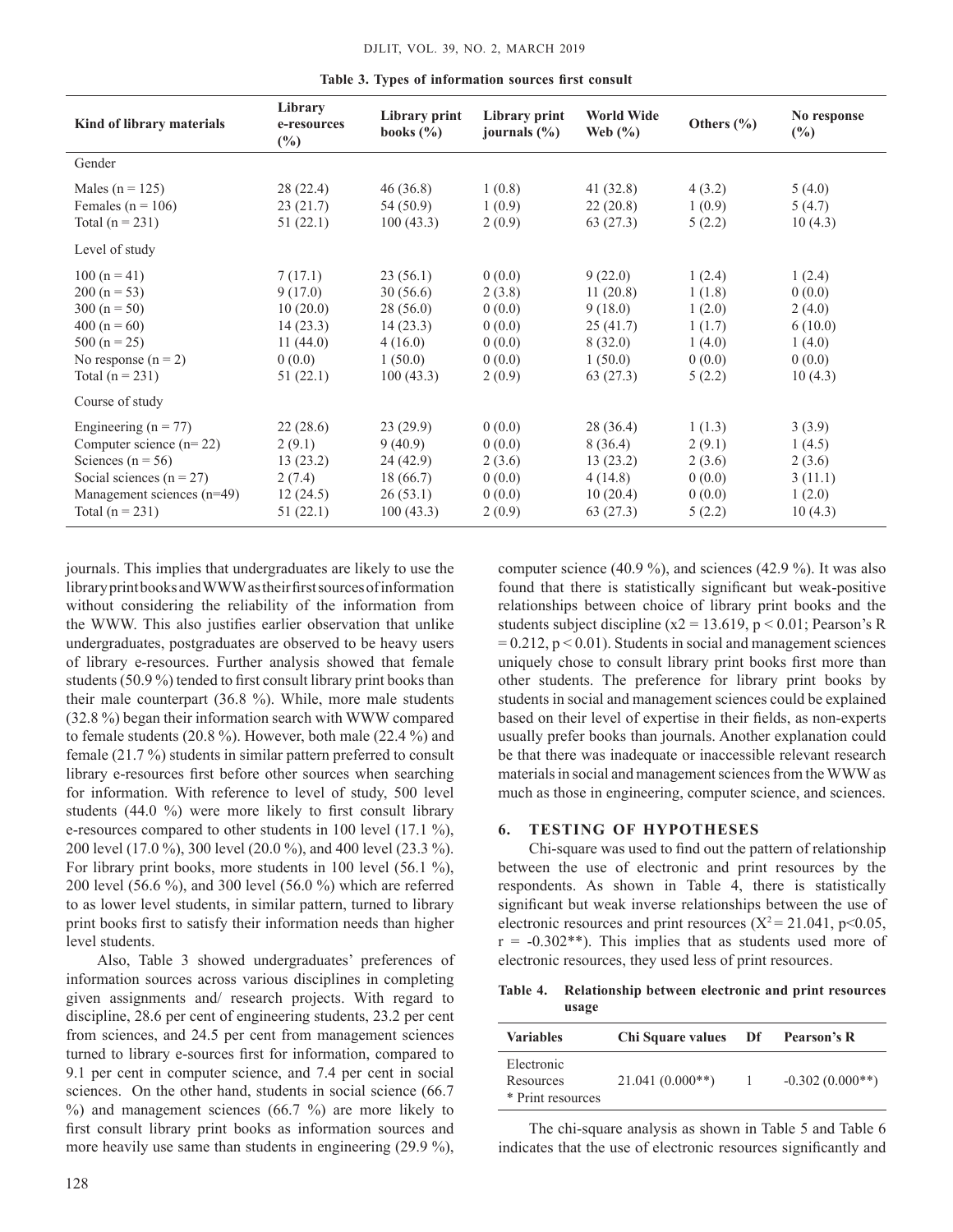positively relates with age of respondents  $(X^2 = 23.289, p<0.05,$  $r = 0.262$ <sup>\*\*</sup>) and their level of study (X<sup>2</sup> = 27.093, p<0.05, r = 0.307). This suggests that the older the students are, the more they tend to use electronic resources. In addition, although a statistically significant relationship was established between the use of print resources and age of respondents, there is no clear observed pattern in the relationship between use of print resources and age of respondents ( $X^2 = 12.782$ ,  $p < 0.05$ ,  $r =$  $-0.121$ ).

**Table 5. Chi Square analysis of electronic resources use by demographic characteristics** 

| <b>Demographics</b> | Chi Square values | Df | Pearson's R      |
|---------------------|-------------------|----|------------------|
| Gender              | 1.488(0.223)      |    | $-0.080(0.224)$  |
| Age                 | $23.289(0.000**)$ | 5  | $0.262(0.000**)$ |
| Level of study      | $27.093(0.000**)$ | 5  | $0.307(0.000**)$ |
| Course of study     | 6.377(0.173)      | 4  | $-0.033(0.613)$  |

**Table 6. Chi Square analysis of print resources use by demographic characteristics**

| Demographics    | Chi Square values | Df | Pearson's R     |
|-----------------|-------------------|----|-----------------|
| Gender          | 0.345(0.557)      | 1  | 0.039(0.559)    |
| Age             | $12.782(0.026**)$ | 5  | $-0.121(0.067)$ |
| Level of study  | 7.767(0.170)      | 5  | $-0.109(0.098)$ |
| Course of study | 8.355 (0.079)     | 4  | 0.113(0.088)    |

## **7. ConclusionS**

The availability and utilisation of print and electronic resources is very important to teaching, learning and research in any educational system. Both print and electronic resources are important sources of information to undergraduates. This is evident in the study as students made use of both kinds of resources in their academic endeavours. This study established a strong justification for libraries' continual acquisition of both print and electronic information resources as they both have exclusive values. Therefore, both print and electronic resources should be acquired, organised and preserved by libraries.

## **8. Recommendations**

In order to address perceived and identified challenges, the following recommendations are made:

• Funding is an important factor in the acquisition and management of hybrid collections; information resources whether in print or electronic formats are very expensive and would normally involve foreign monetary exchange. Unfortunately, funding has become a perennial challenge to many libraries especially in developing countries like Nigeria. Although for Landmark University, funding appears not to be a challenge right now, it is however, recommended that the library begins to source for

alternative funding to sustain current achievements on the long run. Generally, academic libraries depend on their parent institutions for funds; this has adversely affected many libraries in an era of global economic meltdown. Academic libraries are being challenged to either generate funds or attract funding from donor agencies or multinational companies.

- There is the need for the library to train its staff on good human and customer relations as it relates to users. This would help to correct users' perception of library staff as unfriendly professionals. Librarians should consider users as customers, without which they would not be in business. Such trainings could be done in the form of seminars and workshops.
- The library management should work on making the library space and environment more conducive for reading, learning and research. This would improve readership and use of print materials.

## **References**

- 1. Oyewusi, F.O. & Oyeboade, S.A. An empirical study of accessibility and use of library resources by undergraduates in a Nigerian State University of Technology, *Libr. Philos. Pract.,* 2009. http://digitalcommons.unl.edu/ cgi/viewcontent.cgi?article=1270&context=libphilprac (accessed on 14 October 2018).
- 2. Bamidele, I.A.; Omeluzor, S.U. & Amadi, H.U. Utilisation of journal publications by undergraduate students of Babcock University, Nigeria, *Libr. Philos. Pract.,* 2013, http://digitalcommons.unl.edu/cgi/viewcontent.cgi?artic le=3960&context=libphilprac. (accessed on 14 October 2018).
- 3. Cumaoglu, G.; Sacici, E. & Torun, K. E-book versus printed materials: preferences of university students, *Contemp. Educ. Technol.*, 2013, **4**(2), 121-135.
- 4. Mohd, R.A.; Amzari, A.; Ap Azli, B. & Mohd, R.S. User satisfaction with electronic resources. *J. e-Learning Higher Educ.*, 2016, 1-13. doi: 10.5171/2016.408838.
- 5. Yamson, G.C.; Appiah, B.A. & Tsegah, M. Electronic vs. print resources: A survey of perception, usage and preferences among Central University undergraduate students, *Eur. Sci. J.*, 2018, **14**(7). doi: 10.19044/esj.2018.v14n7p291.
- 6. Natarajan, K.; Suresh, B.; Suvarama, P. & Sevukan, R. Use and user perception of electronic resources in Annamalai University: A case study, *Annals Libr. Inf. Stud.,* 2010, **57**(1), 59-64.
- 7. Bashorun, M.; Tunji, I.A. & Adisa, M.Y. User perception of electronic resources in the University of Ilorin, Nigeria. *J. Emerging Trends Comput. Inf. Sci.,* 2011*,* **2**(11), 554- 562.
- 8. Quadri, G.O.; Adetimirin, A.E. & Idowu, O.A. A study of the availability and utilisation of electronic resources by undergraduates in selected private university libraries in Ogun State, Nigeria. *Int. J. Libr. Inf. Sci.,* 2014, **6**(3), 28- 34.

doi: 10.5879/IJLIS2013.0423.